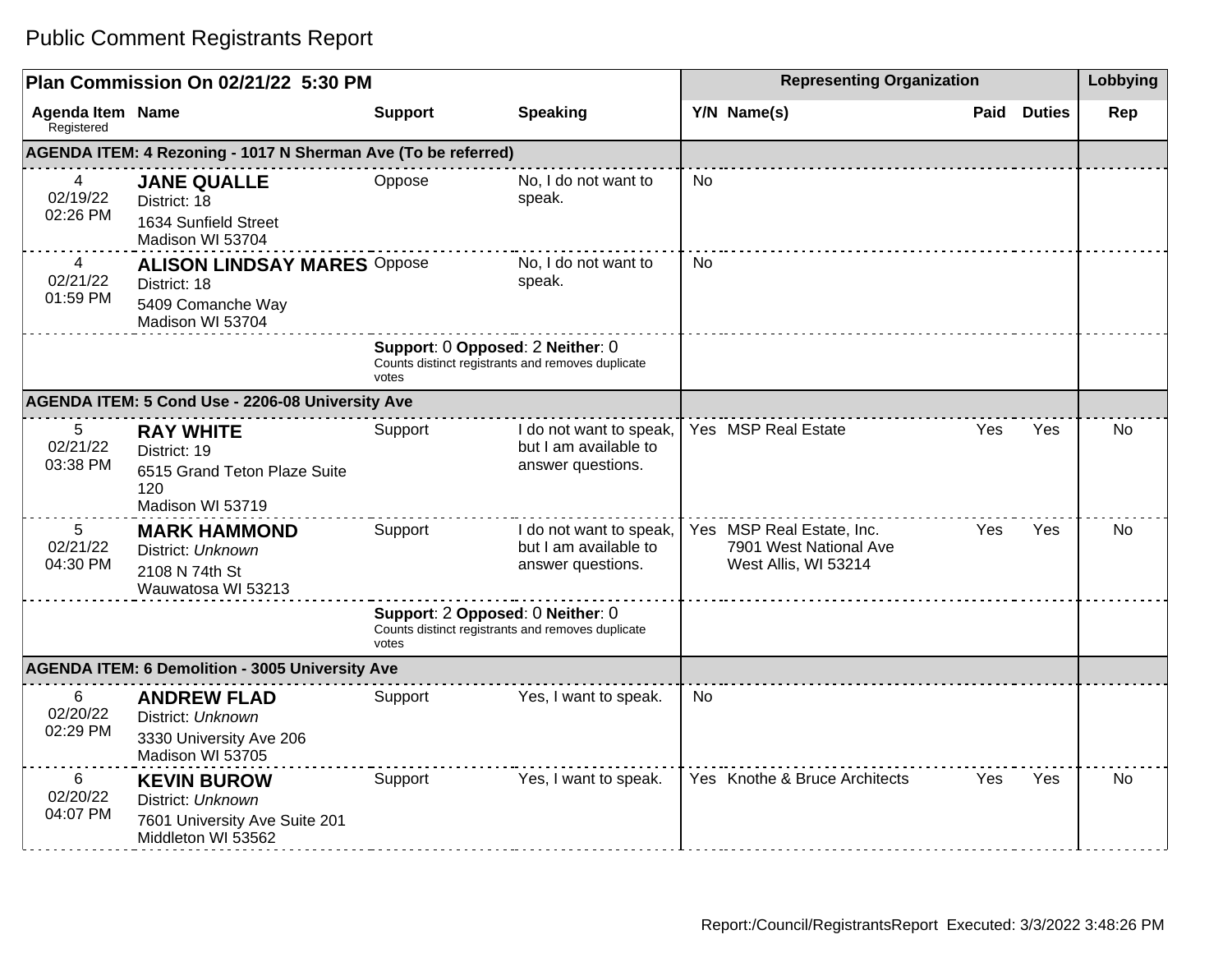## Public Comment Registrants Report

| Plan Commission On 02/21/22 5:30 PM              |                                                                                          |                                                                                                |                                                                       | <b>Representing Organization</b> |                                                                                                              |      |               | Lobbying |
|--------------------------------------------------|------------------------------------------------------------------------------------------|------------------------------------------------------------------------------------------------|-----------------------------------------------------------------------|----------------------------------|--------------------------------------------------------------------------------------------------------------|------|---------------|----------|
| <b>Agenda Item Name</b><br>Registered            |                                                                                          | <b>Support</b>                                                                                 | <b>Speaking</b>                                                       |                                  | Y/N Name(s)                                                                                                  | Paid | <b>Duties</b> | Rep      |
|                                                  | <b>AGENDA ITEM: 6 Demolition - 3005 University Ave</b>                                   |                                                                                                |                                                                       |                                  |                                                                                                              |      |               |          |
| 6<br>02/20/22<br>02:23 PM                        | <b>JOHN FLAD</b><br>District: Unknown<br>3330 University Ave 206<br>Madison WI 53705     | Support                                                                                        | I do not want to speak,<br>but I am available to<br>answer questions. | No                               |                                                                                                              |      |               |          |
|                                                  |                                                                                          | Support: 3 Opposed: 0 Neither: 0<br>Counts distinct registrants and removes duplicate<br>votes |                                                                       |                                  |                                                                                                              |      |               |          |
|                                                  | AGENDA ITEM: 7 CSM - 5426 Fen Oak Dr (w/ 8)                                              |                                                                                                |                                                                       |                                  |                                                                                                              |      |               |          |
| $\overline{7}$<br>02/18/22<br>02:15 PM           | <b>MARTHA VAN PELT</b><br>District: 17<br>4610 S. Biltmore Lane 101<br>Madison WI 53718  | Support                                                                                        | I do not want to speak,<br>but I am available to<br>answer questions. |                                  | Yes South Central Library System<br>4610 South Biltmore Lane Suite<br>101<br>Madison WI 53718                | Yes  | Yes           | Yes      |
| $\overline{7}$<br>02/18/22<br>03:27 PM           | <b>KERRIE GOEDEN</b><br>District: 17<br>4610 South Biltmore Lane 101<br>Madison WI 53718 | Support                                                                                        | I do not want to speak,<br>but I am available to<br>answer questions. |                                  | Yes South Central Library System,<br>4610 S. Biltmore Lane, Suite 101,<br>Madison WI 53718. 608-246-<br>7972 | No   | Yes           | Yes      |
|                                                  |                                                                                          | Support: 2 Opposed: 0 Neither: 0<br>Counts distinct registrants and removes duplicate<br>votes |                                                                       |                                  |                                                                                                              |      |               |          |
| AGENDA ITEM: 8 Cond Use - 5426 Fen Oak Dr (w/ 7) |                                                                                          |                                                                                                |                                                                       |                                  |                                                                                                              |      |               |          |
| 8<br>02/18/22<br>02:17 PM                        | <b>MARTHA VAN PELT</b><br>District: 17<br>4610 S. Biltmore Lane 101<br>Madison WI 53718  | Support                                                                                        | I do not want to speak,<br>but I am available to<br>answer questions. |                                  | Yes South Central Library System<br>4610 S. Biltmore Lane, Suite 101<br>Madison, WI 53718                    | Yes  | Yes           | Yes      |
| 8<br>02/19/22<br>10:34 AM                        | <b>DEVIN FLANIGAN</b><br>District: Unknown<br>N216 State Rd 55<br>Kaukauna WI 54130      | Support                                                                                        | I do not want to speak,<br>but I am available to<br>answer questions. | <b>No</b>                        |                                                                                                              |      |               |          |